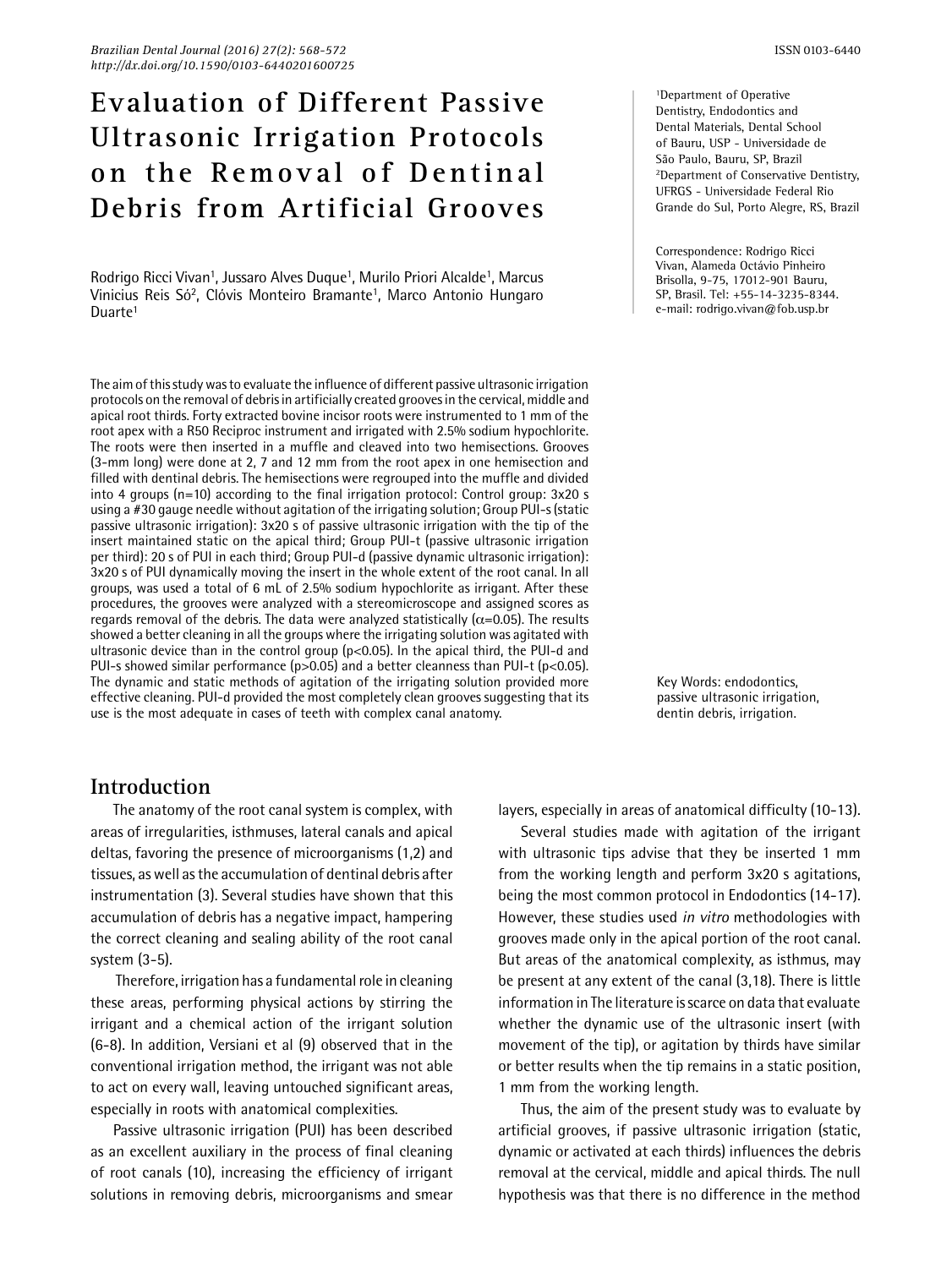of PUI on debris removal from artificial grooves.

## **Material and Methods**

Forty extracted bovine incisor teeth were used in the study. All the teeth were examined with a magnifying glass to exclude roots with malformation, fractures, resorption and curvatures. In addition, only the roots that presented an initial apical diameter of 40 were used. All crowns were removed with a diamond disc (KG Sorensen, Cotia, SP, Brazil) and the roots were standardized 16 mm from the apex, using a digital caliper (Starrett Indústria e Comércio Ltda., São Paulo, SP, Brazil). Next, two longitudinal grooves on the external surface of the roots, one in the mesial and distal, were carried out with the same disc, without hitting the root canal.

The samples were molded with condensation silicone (Clonage; DFL, Rio de Janeiro, RJ, Brazil) and inserted into a metal muffle to prevent leakage from the irrigating solution, resulting in a closed system.

The biomechanical preparation was performed with a R50 Reciproc instrument (VDW GmbH, Munich, Germany), the working length was set at 15 mm, which corresponded to the real length of the tooth subtracting 1 mm. A new instrument was used for each root. During the preparation, 2 mL of 2.5% sodium hypochlorite (NaOCl) was used as an irrigating solution, which was inserted in the root canal with a 30G needle (Navitip; Ultradent, UT, USA) attached to a 5 mL disposable syringe (Ultradent), positioned 2 mm from the working length.

Next, the samples were removed from the muffle and cleaved in previously made guiding grooves, using a chisel. Three longitudinal grooves (3 mm long, 0.2 mm wide and 0.3 mm deep) were made on the internal surface of the root canal in one of the hemisections at 2, 7 and 12 mm from the apex, obtaining grooves in the cervical, middle and apical thirds, respectively. The methodology of making the grooves was the one used in the study of Martins Justo et al (16).

Debris were obtained by root dentin wear with a #8 steel round bur (KG Sorensen) at low speed. Debris weighed on an analytical scale (Sertorius AG, Goettingen, Germany) and separated into 0.075-g portions and packed in an aluminum foil bag. The debris were mixed with 0.3 mL of 2.5% sodium hypochlorite. This mixture was inserted into the grooves with an MTA applicator (Angelus, Londrina, PR, Brazil), simulating a clinical situation where the debris accumulate in the root canal irregularities resulting from the biomechanical preparation. The excess of debris was removed with a fine microbrush (FGM, Joinville, SC, Brazil), remaining only within the grooves. The hemisection with the grooves was viewed by a stereomicroscope (Stemi 2000 c; Carl Zeiss, Jena, Germany), for confirmation of the correct filling with the debris. Subsequently, the hemisections were grouped and inserted in a muffle.

### *Ultrasonic Agitation Protocols*

All samples were irrigated with 2 mL of 2.5% NaOCl using a 5 mL disposable syringe with a #30 gauge needle positioned 2 mm from the working length. In the control group, the irrigating solution remained in the canal without agitation for 20 s. Next, a new irrigation with 2.5% NaOCl was performed. This process was repeated two more times, totaling 6 mL and 1 min of irrigant contact in the root canal. In the experimental groups, the same protocol was followed, differing by the agitation of the irrigating solution that was performed 3x20 s with the variation of the method of passive ultrasonic irrigation. In PUI-s, the agitation was performed by inserting the ultrasonic tip to 1 mm from the working length and remained in this position during the agitation. In PUI-t), the agitation was performed by thirds, 20 s in the apical third, 20 s in the middle third and 20 s in the cervical third. In PUI-d, the agitation was performed dynamically, by moving the ultrasonic tip from the apical to the cervical, performing three agitations of 20 s.

In all groups of, an E1 Irrisonic insert (Helse Dental Technology; São Paulo, SP, Brazil) was used, which has a diameter similar to a #20 K-file type, coupled to an ultrasound unit (Gnatus Equipmentos Médico-Odontologicos Ltda, Ribeirão Preto, SP, Brazil) on power 2 (20%). The insertion of the ultrasonic tip was always toward the larger grooves due to its effectiveness in removing debris, as demonstrated in a previous study (14), but always avoiding contact of the instrument with the walls of the root canal.

#### *Evaluation of Images and Statistical Analysis*

After each irrigation protocol, the hemisections were separated and the grooves were viewed by a stereomicroscope (Stemi 2000 c; Carl Zeiss) and pictures were taken with 30x magnification. The pictures were taken in the same region of the tooth in all 4 protocols, for standardization and subsequent comparison. The debris left in the grooves after the final irrigation protocols have been marked independently by 2 blinded and calibrated dentists, using the following scores: 1, the groove was empty; 2, less than 50% of the groove had debris; 3, from 50 to 75% of the groove had debris and 4, the groove was completely full of debris (Fig. 1) (14,19).

The Kappa test was performed, to verify the agreement between the examiners, which showed a high correlation 95% (R=0.95). Differences in scores of debris between the different groups were analyzed using the non-parametric Kruskal-Wallis and Dunn's tests. The analysis of the scores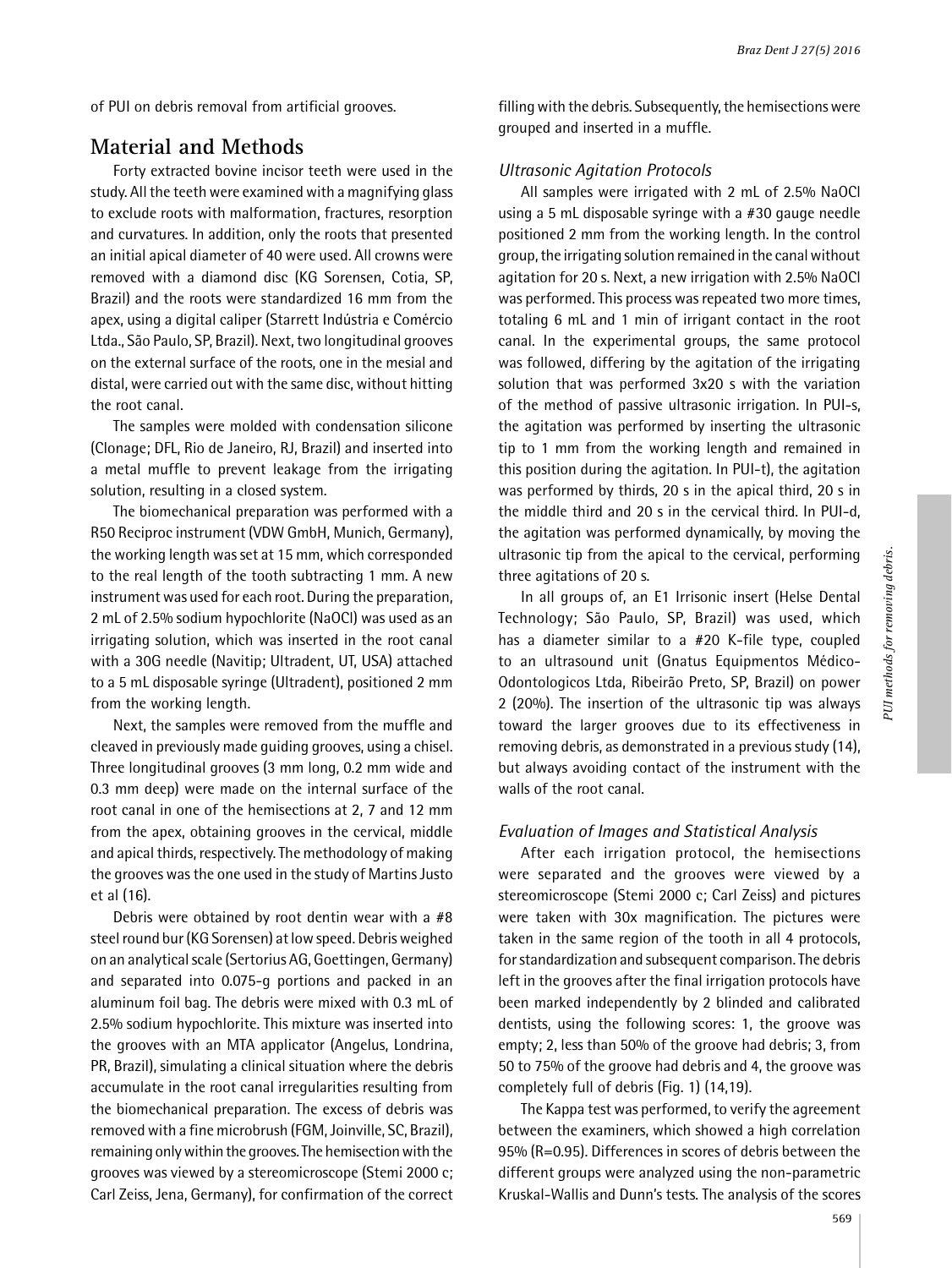of debris in the same group was perfomed using nonparametric Friedman and Dunn's tests. The significance level of 5% was set for all tests.

## **Results**

The results of the study are in Table 1. There were no statistically significant differences between the experimental groups in the cervical third. In the groups where PUI was performed, the cervical third was significantly cleaner than the Control group (p<0.05). The same was observed in the middle third, except for the PUI-t group, which had no statistical difference to any group. At the apical third, there was a greater removal of debris in PUI-s and PUI-d groups when compared with the PUI-t and Control groups (p<0.05).

In intra-group analysis, Control, PUI-t and PUI-d groups had no statistically significant differences in relation to the amount of debris in cervical, middle and apical thirds. Only the PUI-s group presented statistically significant difference, with the cervical third presenting a greater amount of debris in relation to the apical third (p<0.05).

Figure 2 presents the analysis of number of grooves in each score according to the studied group, showing that



Figure 1. Stereomicroscope images (30x) representing scores: 1, the groove was empty; 2, less than 50% of the groove with debris; 3, from 50 to 75% of the groove with debris and 4, the groove was completely full of debris.

Table 1. Median, Minimum and Maximum of the cleanliness score values of the groups in the different thirds

| Third    | Control                  | $PIII-S$                  | $PUI-t$                  | $PIII-d$        |
|----------|--------------------------|---------------------------|--------------------------|-----------------|
| Apical   | 4 $(3-4)^{a,A}$          | $1(1-1)^{b,A}$            | 2 $(1-4)^{a,A}$          | 1 $(1-1)^{b,A}$ |
| Middle   | 4 $(2-4)^{a,A}$          | $1(1-2)^{b,AB}$           | $2(1-3)$ <sup>ab,A</sup> | $1(1-1)^{b,A}$  |
| Cervical | 4 $(2-4)$ <sup>a,A</sup> | $1.5(1-3)$ <sub>b,B</sub> | $1(1-2)^{b,A}$           | $1(1-2)^{b,A}$  |

Lowercase letters indicate statistically significant differences amongst groups in each third (p<0.05). Uppercase letters indicate statistically significant differences among thirds in each group (p<0.05) Figure 2. Number of grooves in each score according to the group.

the PUI-d group presented a higher number of grooves with score 1 (clean groove) in relation to other groups.

## **Discussion**

The present study evaluated the ability of debris removal in artificial irregularities made in cervical, middle and apical thirds, depending on different methods of passive ultrasonic irrigation (PUI). According to the results, the tested hypothesis was rejected, since the used protocols showed different results regarding the cleaning of debris inside the grooves.

The used model was similar to that described by Martins Justo et al. (16), but with some modifications to suit the proposed objective of the study.

One of the changes in the model was the making of the grooves not only in the apical third, as was done in most studies (14,16,19,20), but also in the middle and cervical thirds, which are regions of the root canal where large presence of anfractuosities and isthmuses may occur (3).

During biomechanical preparation in molars with isthmuses and irregularities using mechanized instrumentation and conventional irrigation, there is a large amount of debris in the canal and in the areas of isthmus in the whole extent of the canal (18). The accumulation of debris affects penetration of the irrigating solution and root canal dressing to the inside of the isthmus to promote cleaning and antisepsis. Tissue debris and biofilm may remain in these regions, which may produce failure of the treatment (2,21). Debris also occupies the space, thus preventing the complete filling of the root canal by gutta-percha and sealer (5). Therefore, this accumulation of debris will interfere in the antisepsis and the root canal filling, potentially leading to failure of the endodontic treatment (2,5).

Therefore, complete debris removal from the canal lumen and the anatomical complexity areas is fundamental to a better prognosis of the treatment.

Several studies have demonstrated superiority of

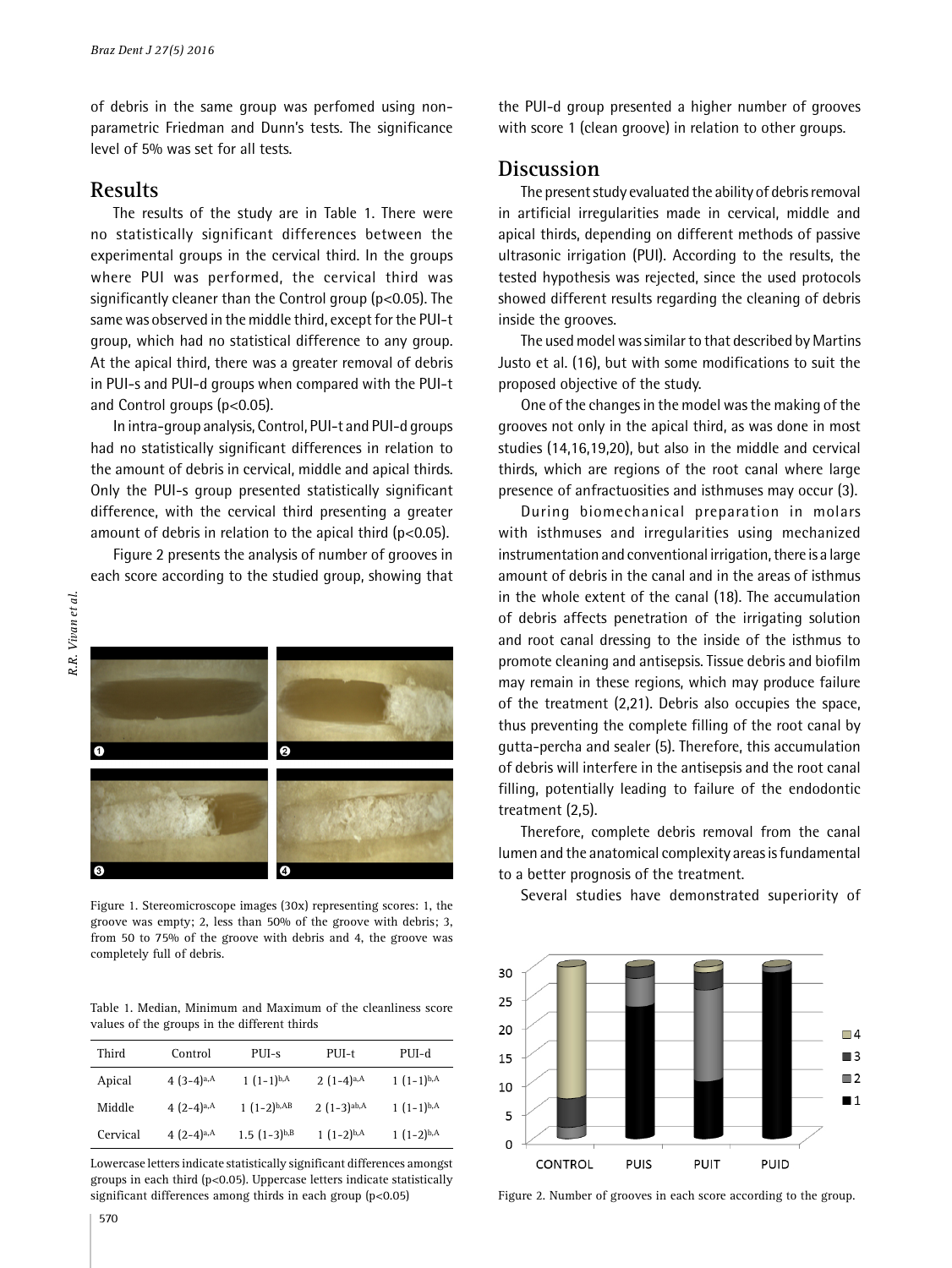passive ultrasonic irrigation for debris cleaning in relation to conventional irrigation, advising its use as auxiliary to the debridement process (11,17,22).

The recommendation for the PUI is that the insert be positioned 1 or 2 mm short of the working length and remain in this position during the agitation of irrigating solution during 3 periods of 20 s each, with renewal of the irrigant between each agitation (15). Among other effects, ultrasonic insert activation produces a process of acoustic microstreaming along the length of the instrument, cervical to apical, leading to formation of irrigant jets that are directed to the walls of the canal and which are responsible for the removal of debris (14,23,24). In addition, the largest displacement amplitude occurs at the tip of insert (25).

The results of this study showed that the apical third of the PUI-s group produced greater cleaning in the apical groove than in the cervical groove. This probably occurred because of acoustic microstreaming greater in the apical region due to greater agitation amplitude from the tip of the instrument, while the cervical third was the one with lower production of cavitation and consequently worst cleaning. Moreover, despite the statistical analysis showing no difference between the PUI-s and the PUI-d groups, higher percentage of debris removal in the PUI-d group was observed (Fig. 2).

In relation to the group of agitation by thirds, it was observed that in the apical third it had worse results than the other two agitation groups. This occurred probably due the number of agitations, since in this method was made a 20 s agitation on each third. At the moment the cervical and middle thirds were agitated, the apical third had no agitation since in it the solution moves up to 3 mm from the tip of the insert (23,24). Therefore, this third only had one agitation of 20 s and to achieve good cleaning they should be 3 agitations of 20 s, as already observed. Thus, the cumulative effect on apical portion did not occur (15). Maybe a solution would be to carry out agitation for 20 s on cervical and middle thirds and in the apical third perform 3 agitations of 20 s, requiring future studies for a better elucidation. Furthermore, these findings are similar to those from previous studies (14,15,23) that showed that debris removal was related more closely to the passive ultrasonic irrigation than the conventional irrigation.

In the present study, bovine teeth without curvature were used rather than human teeth in order to obtain sample standardization. The grooves were made in an attempt to simulate areas of anatomical complexity or flatness. The canal of bovine teeth is larger than those of the human teeth in the same way as the artificially prepared grooves compared with isthmuses. Probably, in with less diameter canals and presence of curvature and isthmus, the results can be different due to the difficulty of agitation of the ultrasonic tips. However, the results of the present study can be considered for teeth with straight or flattened root canals.

The agitation of the irrigant with the tip positioned in the apical portion and agitation with the movement of the tip provided a more effective cleaning the grooves than the agitation of irrigant by thirds and conventional irrigation.

## **Resumo**

O objetivo deste estudo foi avaliar a influência de diferentes protocolos de irrigação ultrassônica passiva na remoção de detritos em sulcos artificialmente criados nos terços radiculares cervical, médio e apical. Quarenta raízes de incisivos bovinos extraídos foram instrumentadas a 1 mm do ápice radicular com um instrumento R50 Reciproc e irrigadas com hipoclorito de sódio a 2,5%. As raízes foram então inseridas numa mufla e clivadas em duas hemisecções. Sulcos (3 mm de comprimento) foram feitos a 2, 7 e 12 mm do ápice radicular em uma hemisecção e preenchidos com detritos dentinários. As hemisecções foram reagrupadas na mufla e divididas em 4 grupos (n = 10) de acordo com o protocolo de irrigação final: Grupo controle: 3x20 s usando agulha de calibre #30 sem agitação da solução irrigadora; Grupo PUI-s (static passive ultrasonic irrigation): 3x20 s de irrigação ultra-sônica passiva com a ponta do inserto mantida estática no terço apical; Grupo PUI-t (Irrigação ultrassônica passiva por terço): 20 s de PUI em cada terço; Grupo PUI-d (Irrigação ultrassônica dinâmica): 3x20 s de PUI movendo dinamicamente o inserto em toda extensão do canal radicular. Em todos os grupos, foi utilizado um total de 6 mL de hipoclorito de sódio a 2,5% como irrigante. Após estes procedimentos, os sulcos foram analisadas com um estereomicroscópio e pontuações foram atribuídas quanto à remoção dos detritos. Os dados foram analisados estatisticamente ( $\alpha$ =0.05). Os resultados mostraram uma melhor limpeza em todos os grupos onde a solução de irrigação foi agitada com dispositivo ultrassônico do que no grupo controle (p<0,05). No terço apical, o PUI-d e o PUI-s apresentaram performance semelhantes (p>0,05) e melhor limpeza do que o PUI-t (p<0,05). Os métodos dinâmico e estático de agitação da solução de irrigação proporcionaram uma limpeza mais eficaz. O PUID promoveu os sulcos mais completamente limpos sugerindo que seu uso é o mais adequado em casos de dentes com anatomia de canal complexa.

# **Acknowledgements**

This study was financially supported by FAPESP/BRAZIL 2012/06738-9.

#### **References**

- 1. Ricucci D, Siqueira JF Jr. Fate of the tissue in lateral canals and apical ramifications in response to pathologic conditions and treatment procedures. J Endod 2010;36:1-15.
- 2. Vera J, Siqueira JF Jr, Ricucci D, Loghin S, Fernández N, Flores B, et al.. One- versus two-visit endodontic treatment of teeth with apical periodontitis: a histobacteriologic study. J Endod 2012;38:1040-1052.
- 3. Paqué F, Laib A, Gautschi H, Zehnder M. Hard-tissue debris accumulation analysis by high-resolution computed tomography scans. J Endod 2009;35:1044-1047.
- 4. Haapasalo M, Qian W, Portenier I, Waltimo T. Effects of dentin on the antimicrobial properties of endodontic medicaments. J Endod 2007;33:917-925.
- 5. De-Deus G, Murad C, Paciornik S, Reis CM, Coutinho-Filho T. The effect of the canal-filled area on the bacterial leakage of oval-shaped canals. Int Endod J 2008;41:183-190.
- 6. Stewart GG. The importance of chemomechanical preparation of the root canal. Oral Surg Oral Med Oral Pathol 1955;8:993–997.
- 7. Gutierrez JH, Garcia J. Microscopic and macroscopic investigation on results of mechanical preparation of root canals. Oral Surg Oral Med Oral Pathol 1968;25:108-116.
- 8. Chow TW. Mechanical effectiveness of root canal irrigation. J Endod